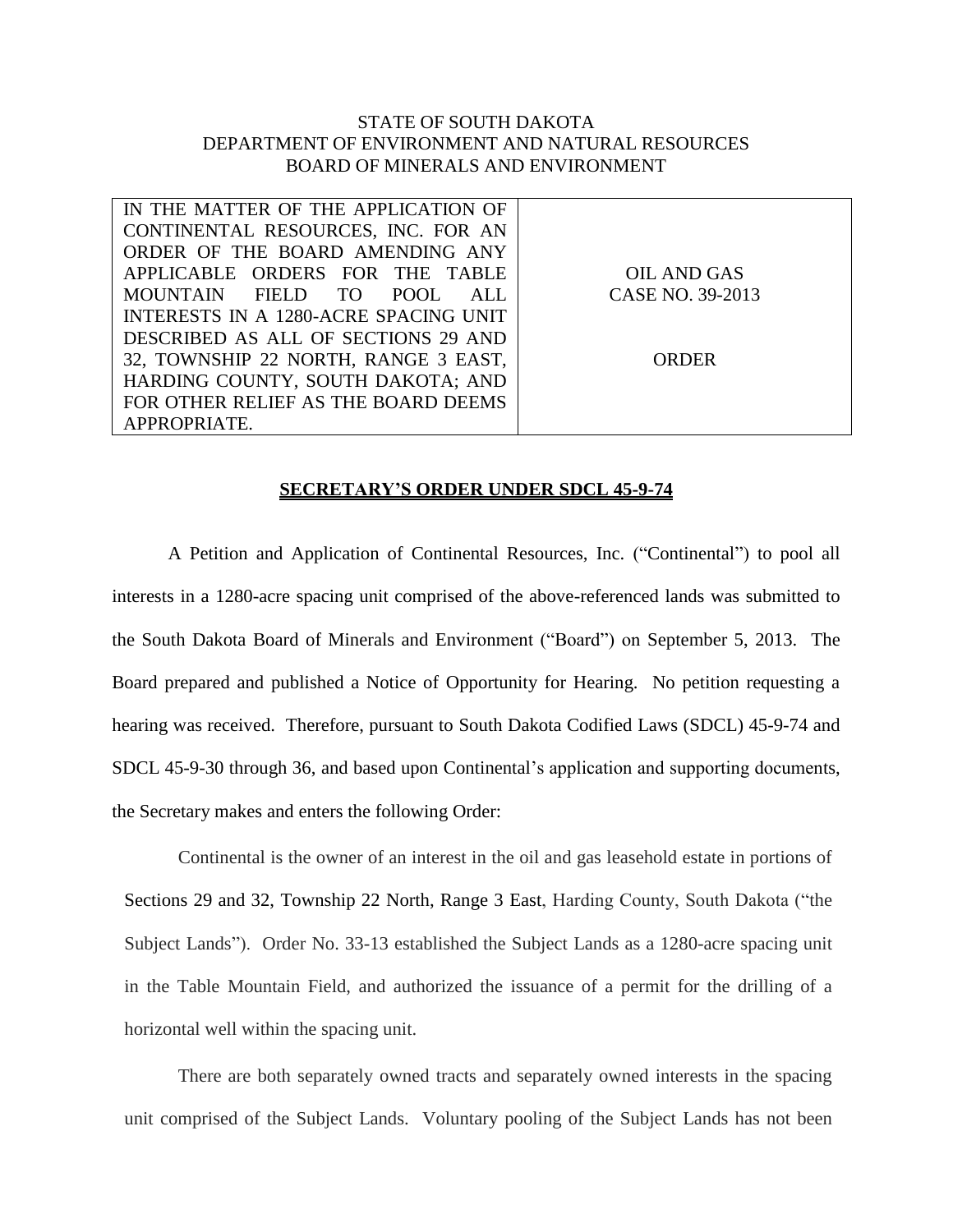accomplished.

Under the current case, Continental has requested that the Board pool all interests in the aforementioned spacing unit, and that the Board authorize Continental to drill, equip and operate the Schirra 44-32H horizontal well within said spacing unit.

In Continental's opinion, pooling the Subject Lands will increase the ultimate recovery of the pool, prevent waste, prevent the drilling of unnecessary wells and protect correlative rights.

## **IT IS THEREFORE ORDERED**

A. Pooling of all interests in the 1280-acre spacing unit comprised of Sections 29 and 32, Township 22 North, Range 3 East, Harding County, South Dakota, is hereby granted for the Table Mountain Field. Continental is hereby authorized to drill, equip and operate the Schirra 44-32H well.

B. All expenses incurred in drilling, equipping and operating the Schirra 44-32H well on the spacing unit, plus a reasonable charge for supervision and interest, and all production from the well, shall be allocated to the various tracts within the spacing unit on the basis of the ratio of the number of acres contained in each separately owned tract to the number of acres in the spacing unit.

C. Operations incident to the drilling of a well on any portion of the spacing unit shall be deemed for all purposes the conduct of such operation upon each separately owned tract in the spacing unit, and production allocated to each tract shall, when produced, be deemed for all purposes to have been produced from each tract by a well drilled thereon.

D. Any owner of mineral interests in the spacing unit may elect to participate in the risk and cost of the drilling and operation of the Schirra 44-32H well at any time prior to completion of the well upon the basis of full participation or upon terms and conditions mutually agreeable to Continental and the mineral interest owner.

2